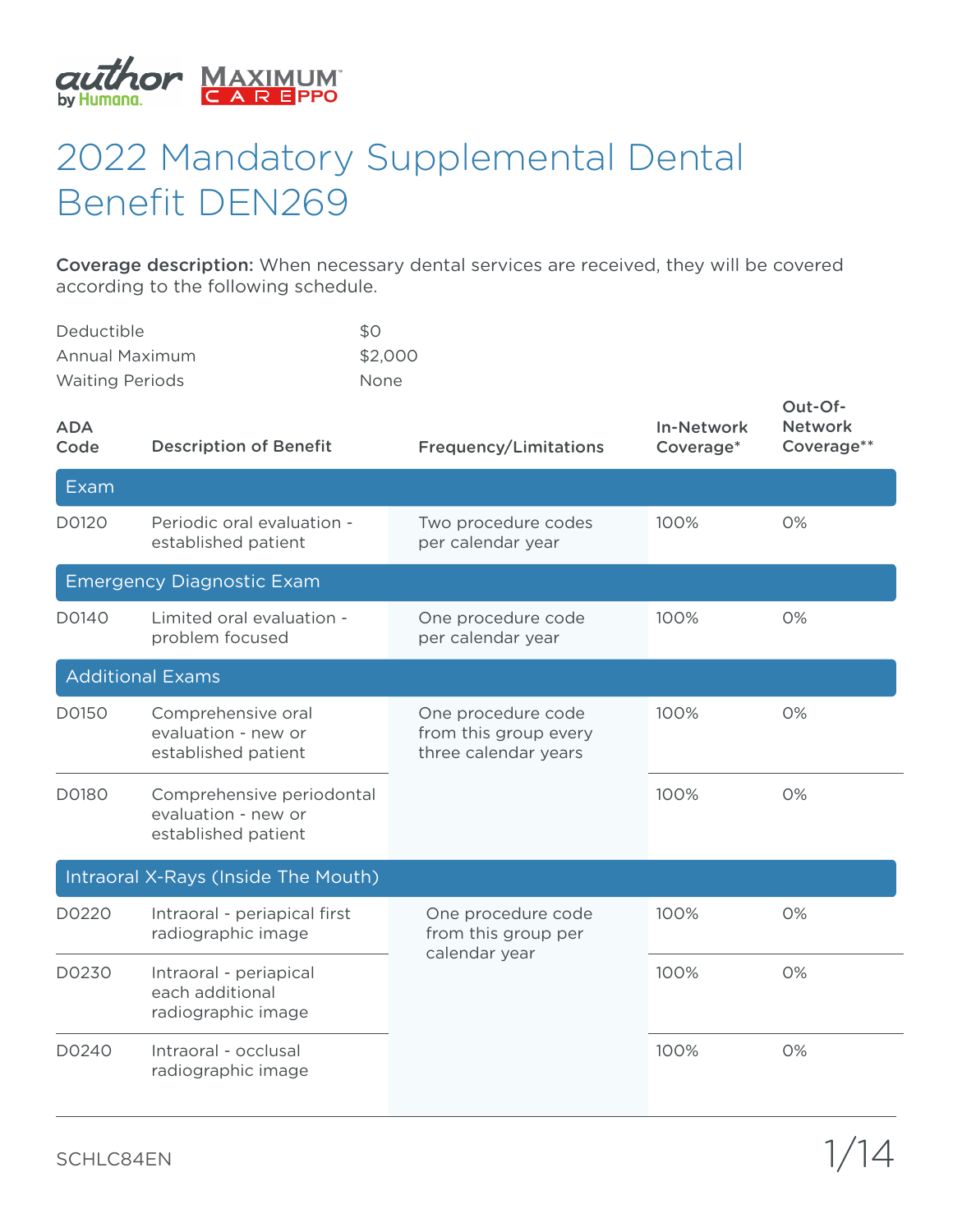

| <b>ADA</b><br>Code | <b>Description of Benefit</b>                                                                                                                                                                                             | <b>Frequency/Limitations</b>                                       | <b>In-Network</b><br>Coverage* | Out-Of-<br><b>Network</b><br>Coverage** |
|--------------------|---------------------------------------------------------------------------------------------------------------------------------------------------------------------------------------------------------------------------|--------------------------------------------------------------------|--------------------------------|-----------------------------------------|
|                    | <b>Full Mouth And Panoramic X-Rays</b>                                                                                                                                                                                    |                                                                    |                                |                                         |
| D0210              | Intraoral - complete series<br>of radiographic images                                                                                                                                                                     | One procedure code<br>from this group every<br>five calendar years | 100%                           | 0%                                      |
| D0330              | Panoramic radiographic<br>image                                                                                                                                                                                           |                                                                    | 100%                           | 0%                                      |
|                    | <b>Bitewing X-Rays</b>                                                                                                                                                                                                    |                                                                    |                                |                                         |
| D0270              | Bitewing - single<br>radiographic image                                                                                                                                                                                   | One procedure code<br>from this group per<br>calendar year         | 100%                           | 0%                                      |
| D0272              | Bitewings - two<br>radiographic images                                                                                                                                                                                    |                                                                    | 100%                           | 0%                                      |
| D0273              | Bitewings - three<br>radiographic images                                                                                                                                                                                  |                                                                    | 100%                           | 0%                                      |
| D0274              | Bitewings - four<br>radiographic images                                                                                                                                                                                   |                                                                    | 100%                           | 0%                                      |
|                    | Prophylaxis (Cleaning)                                                                                                                                                                                                    |                                                                    |                                |                                         |
| D1110              | Prophylaxis Adult<br>(Removal of plaque,<br>calculus and stains from<br>the tooth structures and<br>implants in the permanent<br>and transitional dentition.<br>It is intended to control<br>local irritational factors.) | Two procedure codes<br>per calendar year                           | 100%                           | 0%                                      |
| Fluoride           |                                                                                                                                                                                                                           |                                                                    |                                |                                         |
| D1206              | Topical application of<br>fluoride varnish                                                                                                                                                                                | Two procedure codes<br>from this group per<br>calendar year        | 100%                           | 0%                                      |
| D1208              | Topical application of<br>fluoride - excluding varnish                                                                                                                                                                    |                                                                    | 100%                           | 0%                                      |
| Anesthesia         |                                                                                                                                                                                                                           |                                                                    |                                |                                         |
| D9222              | Deep sedation/general<br>anesthesia - first 15 minutes                                                                                                                                                                    | As needed with<br>covered codes                                    | 100%                           | 0%                                      |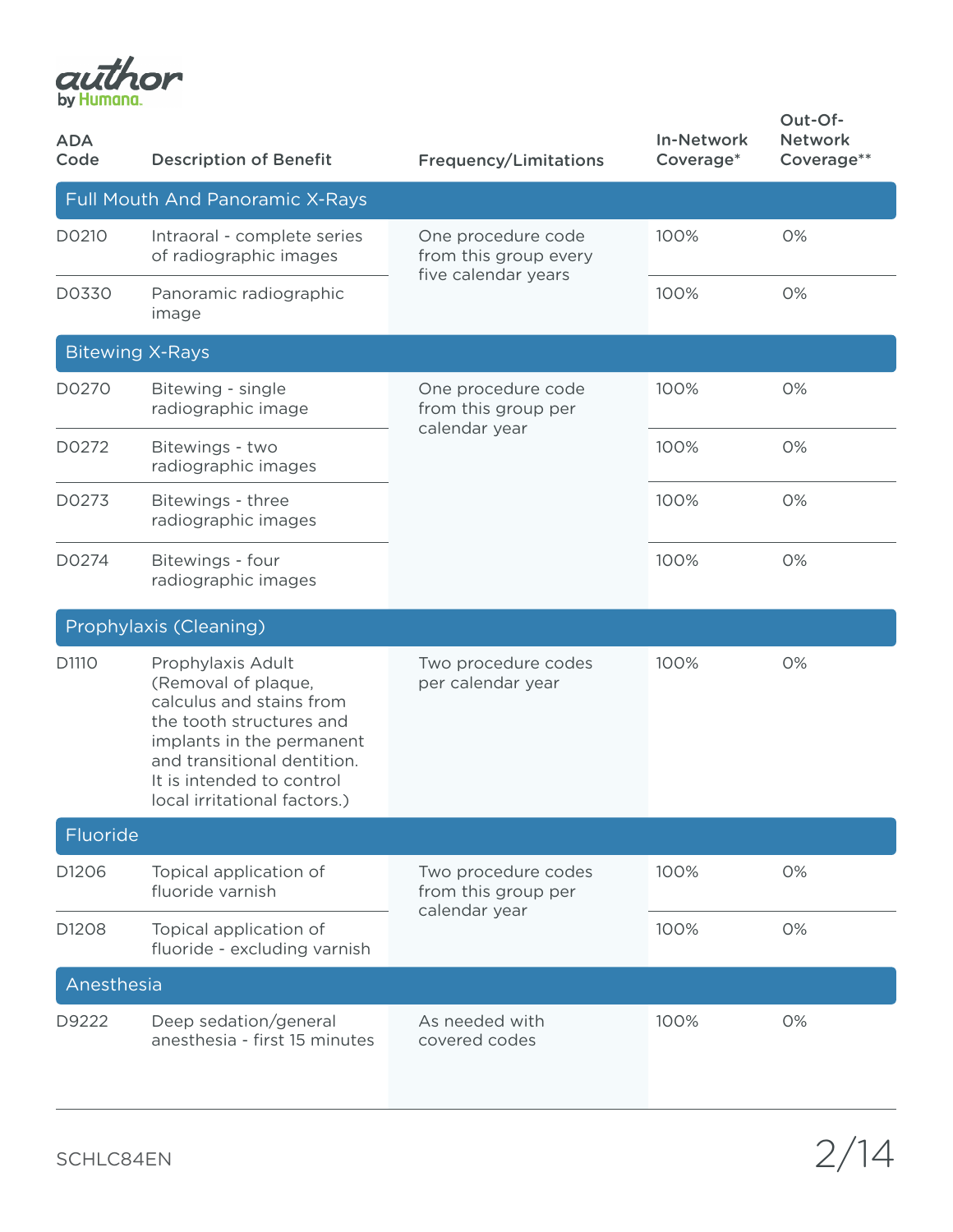

| <b>ADA</b><br>Code | <b>Description of Benefit</b>                                                                       | <b>Frequency/Limitations</b>                                | <b>In-Network</b><br>Coverage* | Out-Of-<br><b>Network</b><br>Coverage** |
|--------------------|-----------------------------------------------------------------------------------------------------|-------------------------------------------------------------|--------------------------------|-----------------------------------------|
|                    | Anesthesia (Continued)                                                                              |                                                             |                                |                                         |
| D9223              | Deep sedation/general<br>anesthesia - each<br>subsequent 15 minute<br>increment                     | As needed with<br>covered codes                             | 100%                           | 0%                                      |
| D9230              | Inhalation of nitrous oxide/<br>analgesia, anxiolysis                                               |                                                             | 100%                           | 0%                                      |
| D9239              | Intravenous moderate<br>(conscious) sedation/<br>analgesia - first 15 minutes                       |                                                             | 100%                           | 0%                                      |
| D9243              | Intravenous moderate<br>(conscious) sedation/<br>analgesia - each subsequent<br>15 minute increment |                                                             | 100%                           | 0%                                      |
| D9910              | Application of<br>desensitizing medicament                                                          |                                                             | 100%                           | 0%                                      |
|                    | <b>Restorations (Fillings)</b>                                                                      |                                                             |                                |                                         |
| D2140              | Amalgam - one surface,<br>primary or permanent                                                      | Two procedure codes<br>from this group per<br>calendar year | 100%<br>after \$25             | 0%                                      |
| D2150              | Amalgam - two surfaces,<br>primary or permanent                                                     |                                                             | 100%<br>after \$25             | 0%                                      |
| D2160              | Amalgam - three surfaces,<br>primary or permanent                                                   |                                                             | 100%<br>after \$25             | 0%                                      |
| D2161              | Amalgam - four or more<br>surfaces, primary or<br>permanent                                         |                                                             | 100%<br>after \$25             | 0%                                      |
| D2330              | Resin-based composite -<br>one surface, anterior (front)                                            |                                                             | 100%<br>after \$25             | 0%                                      |
| D2331              | Resin-based composite -<br>two surfaces, anterior (front)                                           |                                                             | 100%<br>after \$25             | 0%                                      |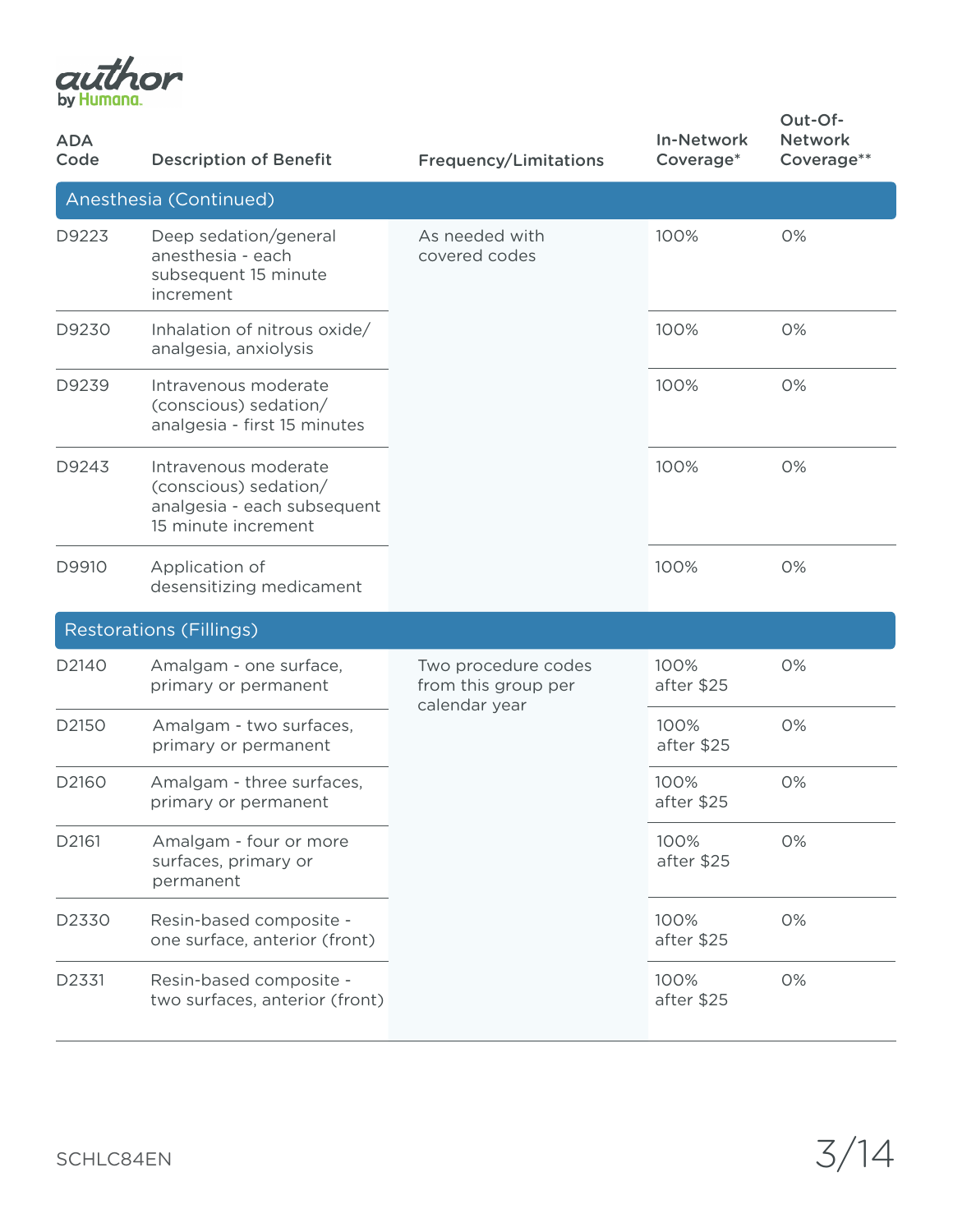

| <b>ADA</b><br>Code | <b>Description of Benefit</b>                                                                                                                              | <b>Frequency/Limitations</b>                                | <b>In-Network</b><br>Coverage* | Out-Of-<br><b>Network</b><br>Coverage** |
|--------------------|------------------------------------------------------------------------------------------------------------------------------------------------------------|-------------------------------------------------------------|--------------------------------|-----------------------------------------|
|                    | Restorations (Fillings) (Continued)                                                                                                                        |                                                             |                                |                                         |
| D2332              | Resin-based composite -<br>three surfaces, anterior<br>(front)                                                                                             | Two procedure codes<br>from this group per<br>calendar year | 100%<br>after \$25             | 0%                                      |
| D2335              | Resin-based composite -<br>four or more surfaces<br>or involving incisal angle<br>(anterior)                                                               |                                                             | 100%<br>after \$25             | 0%                                      |
| D2391              | Resin-based composite -<br>one surface, posterior<br>(back)                                                                                                |                                                             | 100%<br>after \$25             | 0%                                      |
| D2392              | Resin-based composite -<br>two surfaces, posterior<br>(back)                                                                                               |                                                             | 100%<br>after \$25             | 0%                                      |
| D2393              | Resin-based composite -<br>three surfaces, posterior<br>(back)                                                                                             |                                                             | 100%<br>after \$25             | 0%                                      |
| D2394              | Resin-based composite -<br>four or more surfaces,<br>posterior (back)                                                                                      |                                                             | 100%<br>after \$25             | 0%                                      |
| <b>Extractions</b> |                                                                                                                                                            |                                                             |                                |                                         |
| D7140              | Extraction, erupted tooth<br>or exposed root (elevation<br>and/or forceps removal)                                                                         | Two procedure codes<br>from this group per<br>calendar year | 100%<br>after \$25             | 0%                                      |
| D7210              | Extraction, erupted tooth<br>requiring removal of bone<br>and/or sectioning of tooth,<br>and including elevation of<br>mucoperiosteal flap if<br>indicated |                                                             | 100%<br>after \$25             | 0%                                      |
|                    | <b>Emergency Treatment Of Pain</b>                                                                                                                         |                                                             |                                |                                         |
| D9110              | Palliative (emergency)<br>treatment of dental<br>pain - minor procedure                                                                                    | Two procedure codes<br>per calendar year                    | 100%<br>after \$25             | 0%                                      |

SCHLC84EN  $4/14$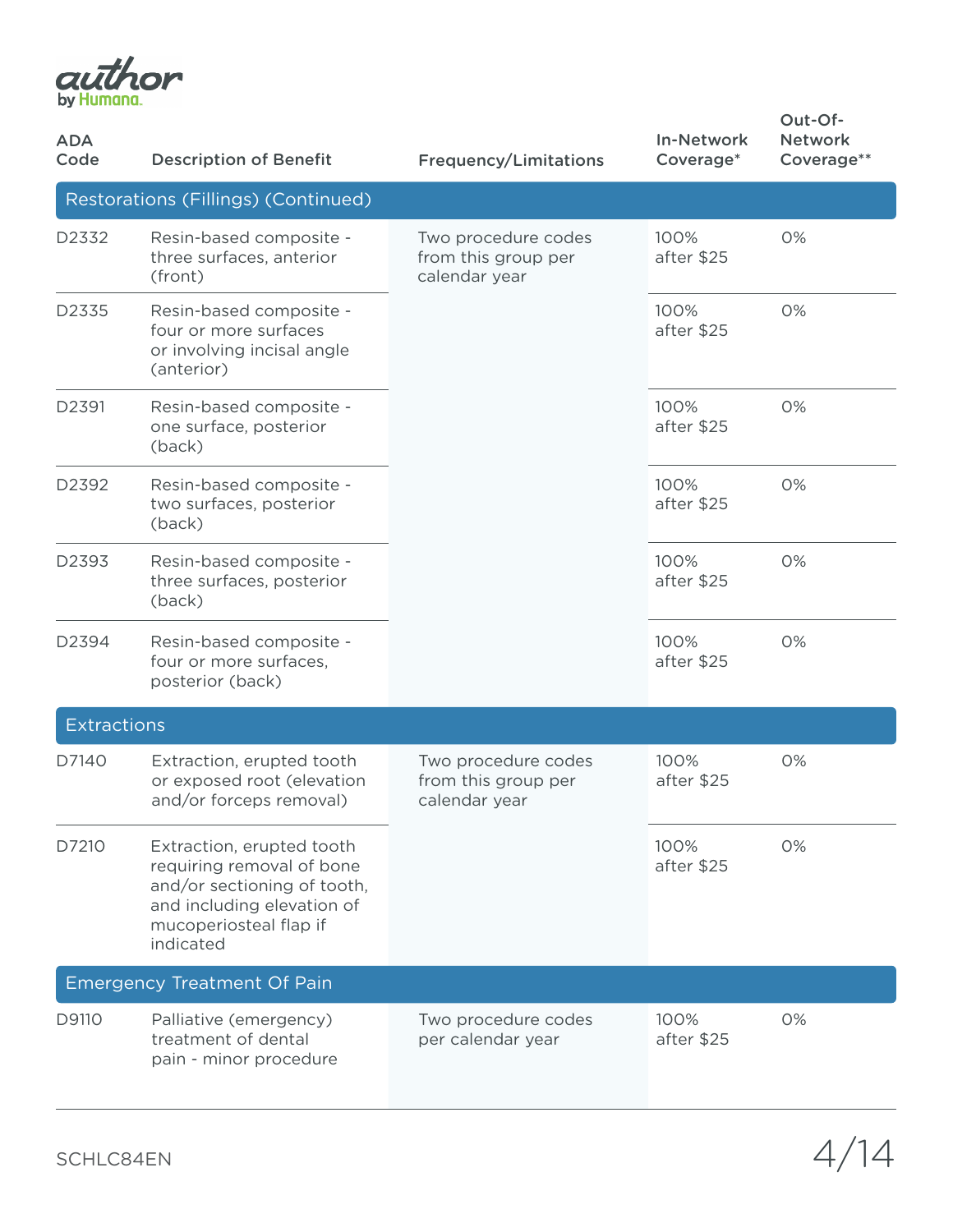

| <b>ADA</b><br>Code | <b>Description of Benefit</b>                                                     | <b>Frequency/Limitations</b>  | <b>In-Network</b><br>Coverage* | Out-Of-<br><b>Network</b><br>Coverage** |
|--------------------|-----------------------------------------------------------------------------------|-------------------------------|--------------------------------|-----------------------------------------|
| Crowns             |                                                                                   |                               |                                |                                         |
| D2510              | Inlay - metallic - one surface<br>(alternate benefit only)                        | One per tooth<br>per lifetime | 50%                            | 0%                                      |
| D2520              | Inlay - metallic -<br>two surfaces<br>(alternate benefit only)                    |                               | 50%                            | 0%                                      |
| D2530              | Inlay - metallic - three or<br>more surfaces<br>(alternate benefit only)          |                               | 50%                            | 0%                                      |
| D2542              | Onlay - metallic - two<br>surfaces                                                |                               | 50%                            | 0%                                      |
| D2543              | Onlay - metallic - three<br>surfaces                                              |                               | 50%                            | 0%                                      |
| D2544              | Onlay - metallic - four<br>or more surfaces                                       |                               | 50%                            | 0%                                      |
| D2610              | Inlay - porcelain/ceramic -<br>one surface<br>(alternate benefit only)            |                               | 50%                            | 0%                                      |
| D <sub>2620</sub>  | Inlay - porcelain/ceramic -<br>two surfaces<br>(alternate benefit only)           |                               | 50%                            | 0%                                      |
| D2630              | Inlay - porcelain/ceramic -<br>three or more surfaces<br>(alternate benefit only) |                               | 50%                            | 0%                                      |
| D2642              | Onlay - porcelain/ceramic -<br>two surfaces                                       |                               | 50%                            | 0%                                      |
| D2643              | Onlay - porcelain/ceramic -<br>three surfaces                                     |                               | 50%                            | 0%                                      |
| D2644              | Onlay - porcelain/ceramic -<br>four or more surfaces                              |                               | 50%                            | 0%                                      |
| D2650              | Inlay - resin-based<br>composite - one surface<br>(alternate benefit only)        |                               | 50%                            | 0%                                      |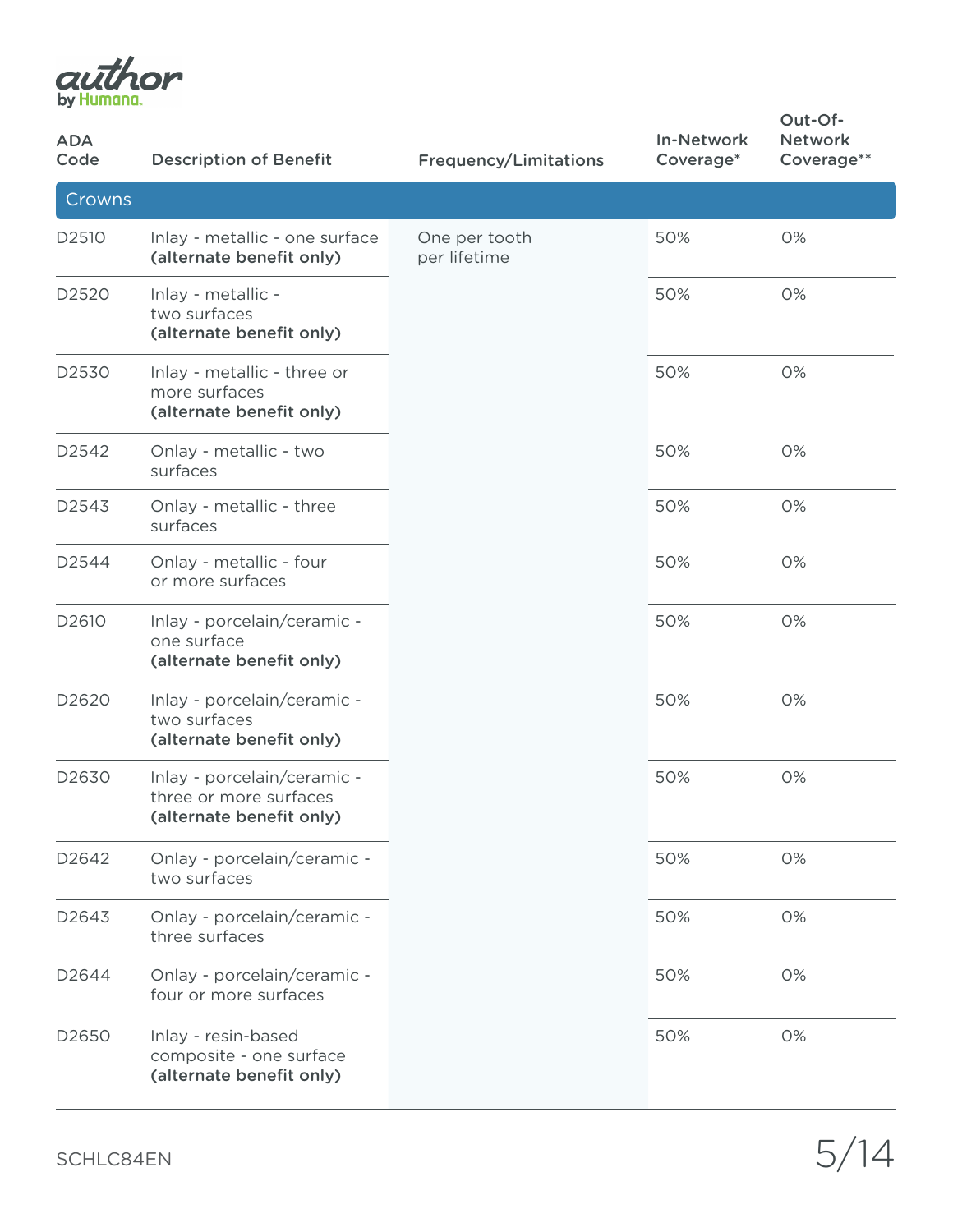

| <b>ADA</b><br>Code | <b>Description of Benefit</b>                                                           | <b>Frequency/Limitations</b>  | <b>In-Network</b><br>Coverage* | Out-Of-<br><b>Network</b><br>Coverage** |
|--------------------|-----------------------------------------------------------------------------------------|-------------------------------|--------------------------------|-----------------------------------------|
|                    | Crowns (Continued)                                                                      |                               |                                |                                         |
| D2651              | Inlay - resin-based<br>composite - two surfaces<br>(alternate benefit only)             | One per tooth<br>per lifetime | 50%                            | 0%                                      |
| D2652              | Inlay - resin-based compos-<br>ite - three or more surfaces<br>(alternate benefit only) |                               | 50%                            | 0%                                      |
| D2662              | Onlay - resin-based<br>composite - two surfaces                                         |                               | 50%                            | 0%                                      |
| D2663              | Onlay - resin-based<br>composite - three surfaces                                       |                               | 50%                            | 0%                                      |
| D2664              | Onlay - resin-based<br>composite - four or more<br>surfaces                             |                               | 50%                            | 0%                                      |
| D2710              | Crown - resin-based<br>composite (indirect)                                             |                               | 50%                            | 0%                                      |
| D2712              | Crown - 3/4 resin-based<br>composite (indirect)                                         |                               | 50%                            | 0%                                      |
| D2720              | Crown - resin with high<br>noble metal                                                  |                               | 50%                            | 0%                                      |
| D2721              | Crown - resin with<br>predominantly base metal                                          |                               | 50%                            | 0%                                      |
| D2722              | Crown - resin with noble<br>metal                                                       |                               | 50%                            | 0%                                      |
| D2740              | Crown - porcelain/ceramic                                                               |                               | 50%                            | 0%                                      |
| D2750              | Crown - porcelain fused to<br>high noble metal                                          |                               | 50%                            | 0%                                      |
| D2751              | Crown - porcelain fused to<br>predominantly base metal                                  |                               | 50%                            | 0%                                      |
| D2752              | Crown - porcelain fused to<br>noble metal                                               |                               | 50%                            | 0%                                      |

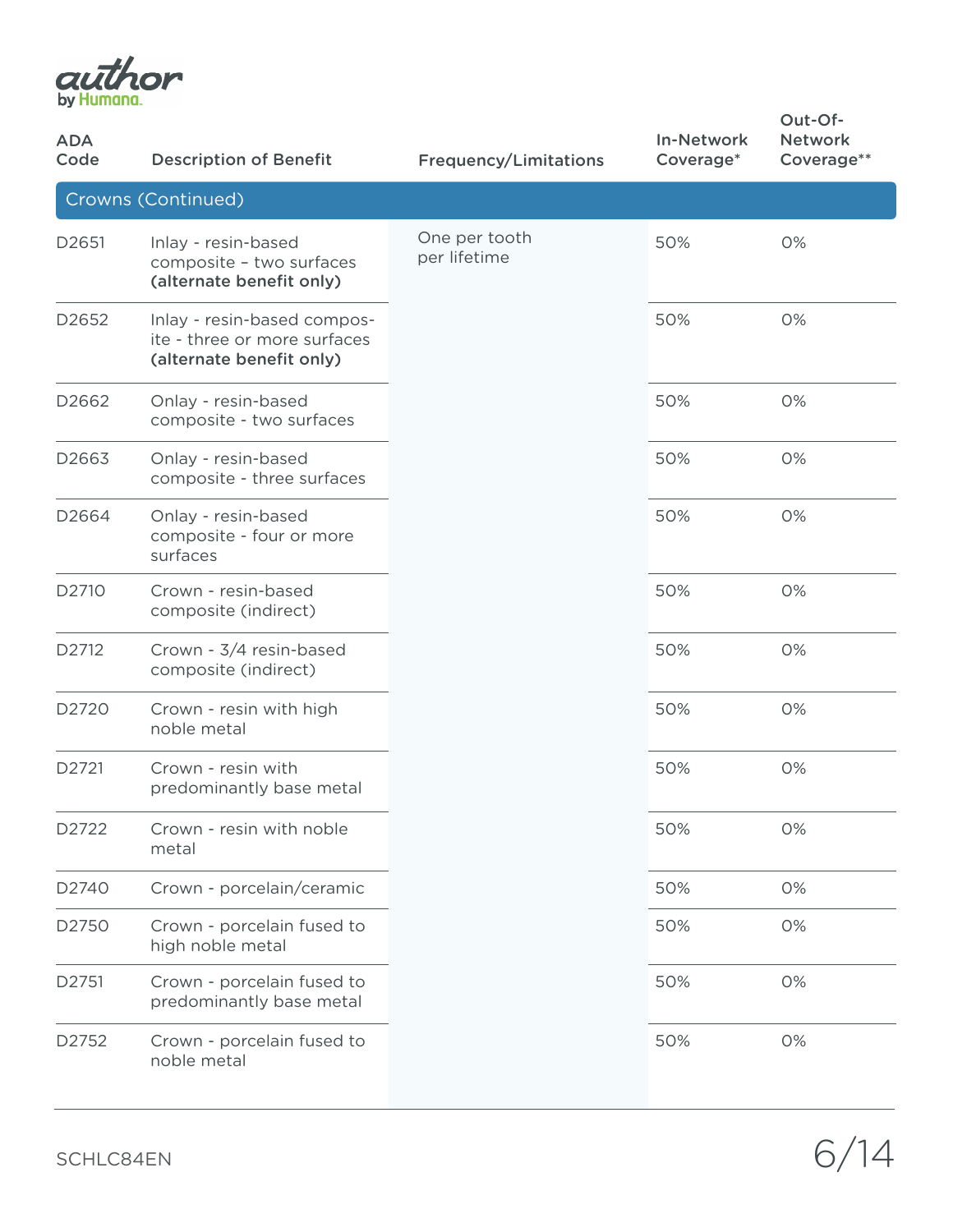

| <b>ADA</b><br>Code | <b>Description of Benefit</b>                                                   | <b>Frequency/Limitations</b>                                                     | <b>In-Network</b><br>Coverage* | Out-Of-<br><b>Network</b><br>Coverage** |
|--------------------|---------------------------------------------------------------------------------|----------------------------------------------------------------------------------|--------------------------------|-----------------------------------------|
|                    | Crowns (Continued)                                                              |                                                                                  |                                |                                         |
| D2753              | Crown - porcelain fused to<br>titanium and titanium alloys                      | One per tooth<br>per lifetime                                                    | 50%                            | 0%                                      |
| D <sub>2780</sub>  | Crown - 3/4 cast high noble<br>metal                                            |                                                                                  | 50%                            | 0%                                      |
| D2781              | Crown - 3/4 cast<br>predominantly base metal                                    |                                                                                  | 50%                            | 0%                                      |
| D2782              | Crown - 3/4 cast noble<br>metal                                                 |                                                                                  | 50%                            | 0%                                      |
| D2783              | Crown - 3/4 porcelain/<br>ceramic                                               |                                                                                  | 50%                            | 0%                                      |
| D2790              | Crown - full cast high noble<br>metal                                           |                                                                                  | 50%                            | 0%                                      |
| D2791              | Crown - full cast<br>predominantly base metal                                   |                                                                                  | 50%                            | 0%                                      |
| D2792              | Crown - full cast noble<br>metal                                                |                                                                                  | 50%                            | 0%                                      |
| D2794              | Crown - titanium and<br>titanium alloys                                         |                                                                                  | 50%                            | 0%                                      |
|                    | <b>Re-Cement Of Crown</b>                                                       |                                                                                  |                                |                                         |
| D2910              | Re-cement or re-bond inlay,<br>onlay, veneer or partial<br>coverage restoration | One procedure code<br>from this group every<br>five calendar years               | 100%<br>after \$25             | 0%                                      |
| D2915              | Re-cement or re-bond<br>indirectly fabricated or<br>prefabricated post and core |                                                                                  | 100%<br>after \$25             | 0%                                      |
| D2920              | Re-cement or<br>re-bond crown                                                   |                                                                                  | 100%<br>after \$25             | 0%                                      |
|                    | Periodontal Scaling And Root Planing                                            |                                                                                  |                                |                                         |
| D4341              | Periodontal scaling and root<br>planing - four or more teeth<br>per quadrant    | One procedure code per<br>quadrant from this group<br>every three calendar years | 100%<br>after \$25             | 0%                                      |
| SCHLC84EN          |                                                                                 |                                                                                  |                                |                                         |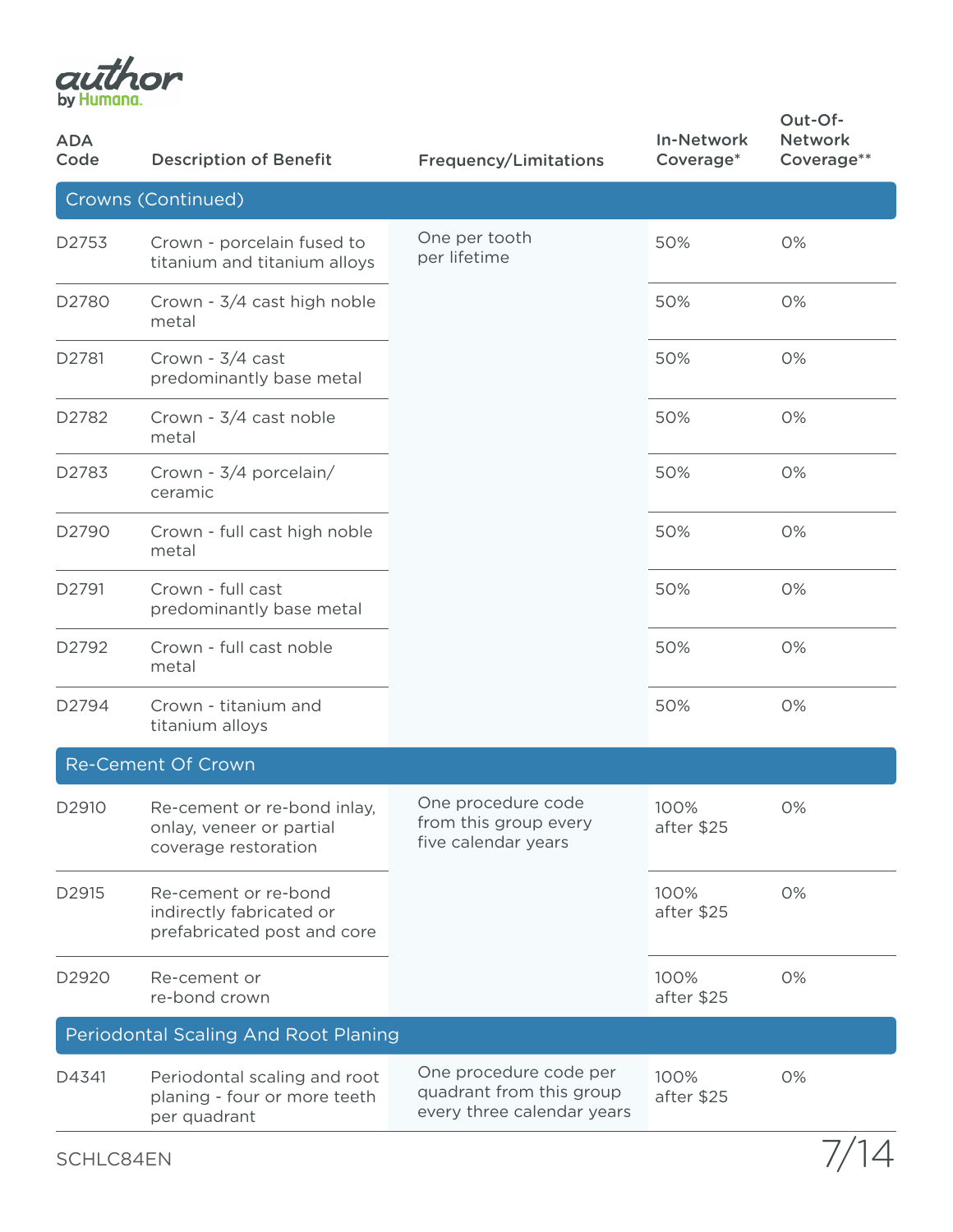

| <b>ADA</b><br>Code | <b>Description of Benefit</b>                                                                                               | <b>Frequency/Limitations</b>                                                     | <b>In-Network</b><br>Coverage* | Out-Of-<br><b>Network</b><br>Coverage** |
|--------------------|-----------------------------------------------------------------------------------------------------------------------------|----------------------------------------------------------------------------------|--------------------------------|-----------------------------------------|
|                    | Periodontal Scaling And Root Planing (Continued)                                                                            |                                                                                  |                                |                                         |
| D4342              | Periodontal scaling and root<br>planing - one to three teeth<br>per quadrant                                                | One procedure code per<br>quadrant from this group<br>every three calendar years | 100%<br>after \$25             | 0%                                      |
|                    | Scaling - Moderate Gingival Inflammation                                                                                    |                                                                                  |                                |                                         |
| D4346              | Scaling in presence of<br>generalized moderate or<br>severe gingival<br>inflammation - full mouth,<br>after oral evaluation | One procedure code<br>every three calendar<br>years                              | 100%<br>after \$25             | 0%                                      |
|                    | <b>Periodontal Maintenance</b>                                                                                              |                                                                                  |                                |                                         |
| D4910              | Periodontal maintenance                                                                                                     | Four procedure codes<br>per calendar year                                        | 100%                           | 0%                                      |
|                    | Complete Dentures (Including Routine Post-Delivery Care)                                                                    |                                                                                  |                                |                                         |
| D5110              | Complete denture -<br>maxillary                                                                                             | One upper and lower<br>complete denture every<br>five calendar years             | 50%                            | 0%                                      |
| D5120              | Complete denture -<br>mandibular                                                                                            |                                                                                  | 50%                            | 0%                                      |
| D5130              | Immediate denture -<br>maxillary                                                                                            |                                                                                  | 50%                            | 0%                                      |
| D5140              | Immediate denture -<br>mandibular                                                                                           |                                                                                  | 50%                            | 0%                                      |
|                    | Removable Partial Dentures (Including Routine Post-Delivery Care)                                                           |                                                                                  |                                |                                         |
| D5211              | Maxillary partial denture -<br>resin base (including<br>retentive/clasping materials,<br>rests and teeth)                   | One upper and lower<br>partial denture every<br>five calendar years              | 50%                            | 0%                                      |
| D5212              | Mandibular partial den-<br>ture - resin base (including<br>retentive/clasping materials,<br>rests and teeth)                |                                                                                  | 50%                            | 0%                                      |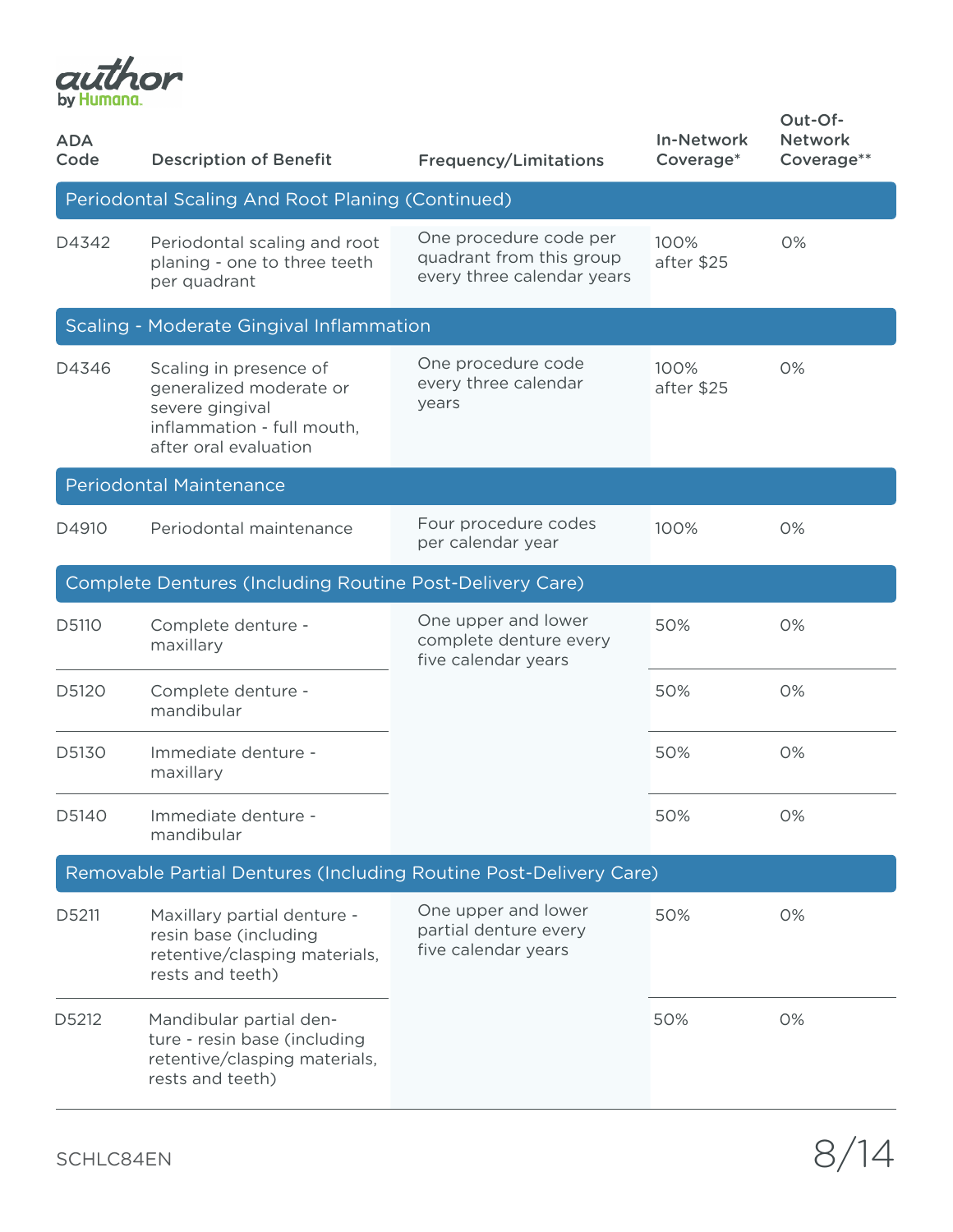

| <b>ADA</b><br>Code | <b>Description of Benefit</b>                                                                                                                                 | <b>Frequency/Limitations</b>                                        | <b>In-Network</b><br>Coverage* | Out-Of-<br><b>Network</b><br>Coverage** |
|--------------------|---------------------------------------------------------------------------------------------------------------------------------------------------------------|---------------------------------------------------------------------|--------------------------------|-----------------------------------------|
|                    | Removable Partial Dentures (Including Routine Post-Delivery Care) (Continued)                                                                                 |                                                                     |                                |                                         |
| D5213              | Maxillary partial denture -<br>cast metal framework with<br>resin denture bases<br>(including retentive/<br>clasping materials, rests<br>and teeth)           | One upper and lower<br>partial denture every<br>five calendar years | 50%                            | 0%                                      |
| D5214              | Mandibular partial denture<br>- cast metal framework with<br>resin denture bases<br>(including retentive/<br>clasping materials, rests<br>and teeth)          |                                                                     | 50%                            | 0%                                      |
| D5221              | Immediate maxillary partial<br>denture - resin base<br>(including retentive/<br>clasping materials, rests<br>and teeth)                                       |                                                                     | 50%                            | 0%                                      |
| D5222              | Immediate mandibular<br>partial denture - resin base<br>(including retentive/<br>clasping materials, rests<br>and teeth)                                      |                                                                     | 50%                            | 0%                                      |
| D5223              | Immediate maxillary partial<br>denture - cast metal<br>framework with resin<br>denture bases (including<br>retentive/clasping materials,<br>rests and teeth)  |                                                                     | 50%                            | 0%                                      |
| D5224              | Immediate mandibular<br>partial denture - cast metal<br>framework with resin<br>denture bases (including<br>retentive/clasping materials,<br>rests and teeth) |                                                                     | 50%                            | 0%                                      |
| D5225              | Maxillary partial denture -<br>flexible base (including any<br>clasps, rests and teeth)                                                                       |                                                                     | 50%                            | 0%                                      |
| D5226              | Mandibular partial denture -<br>flexible base (including any<br>clasps, rests and teeth)                                                                      |                                                                     | 50%                            | 0%                                      |

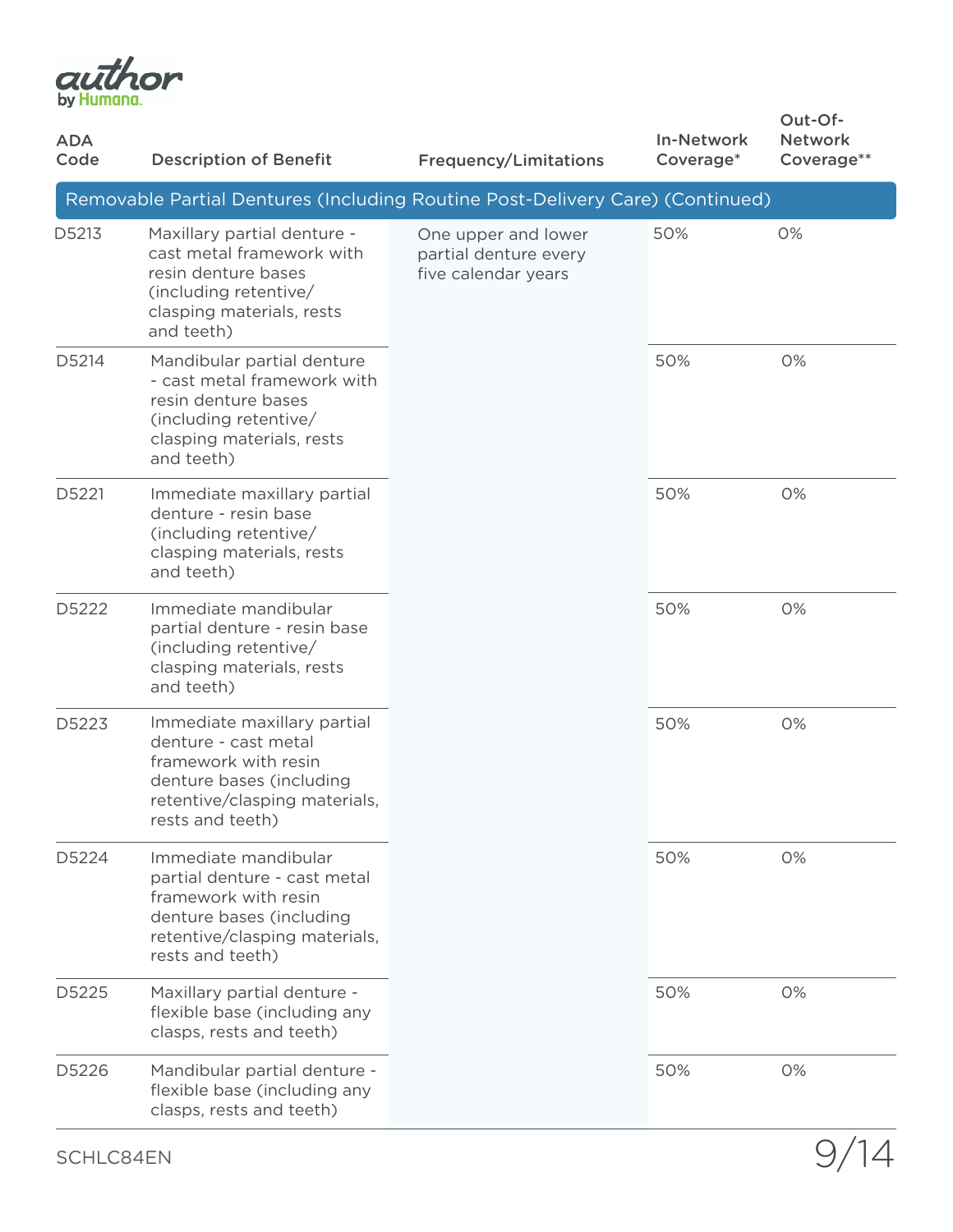

| <b>ADA</b><br>Code | <b>Description of Benefit</b>                                                                                                                        | <b>Frequency/Limitations</b>                                                       | <b>In-Network</b><br>Coverage* | Out-Of-<br><b>Network</b><br>Coverage** |
|--------------------|------------------------------------------------------------------------------------------------------------------------------------------------------|------------------------------------------------------------------------------------|--------------------------------|-----------------------------------------|
|                    | Removable Partial Dentures (Including Routine Post-Delivery Care) (Continued)                                                                        |                                                                                    |                                |                                         |
| D5227              | Immediate maxillary<br>partial denture - flexible<br>base (including any clasps,<br>rests and teeth)                                                 | One upper and lower<br>partial denture every<br>five calendar years                | 50%                            | 0%                                      |
| D5228              | Immediate mandibular<br>partial denture - flexible<br>base (including any clasps,<br>rests and teeth)                                                |                                                                                    | 50%                            | 0%                                      |
| D5282              | Removable unilateral partial<br>denture - one piece cast<br>metal (including retentive/<br>clasping materials, rests and<br>teeth), maxillary        |                                                                                    | 50%                            | 0%                                      |
| D5283              | Removable unilateral partial<br>denture - one piece cast<br>metal (including retentive/<br>clasping materials, rests and<br>teeth), mandibular       |                                                                                    | 50%                            | 0%                                      |
|                    | Other Removable Partial Dentures (Including Routine Post-Delivery Care)                                                                              |                                                                                    |                                |                                         |
| D5284              | Removable unilateral partial<br>denture - one piece flexible<br>base (including retentive/<br>clasping materials, rests and<br>teeth) - per quadrant | One procedure code<br>per quadrant from this<br>group every five<br>calendar years | 50%                            | 0%                                      |
| D5286              | Removable unilateral<br>partial denture - one piece<br>resin (including retentive/<br>clasping materials, rests and<br>teeth) - per quadrant         |                                                                                    | 50%                            | 0%                                      |
|                    | Denture Adjustments (Not Covered If Within Six Months Of Initial Placement)                                                                          |                                                                                    |                                |                                         |
| D5410              | Adjust complete denture -<br>maxillary                                                                                                               | One procedure code<br>from this group per<br>calendar year                         | 50%                            | 0%                                      |

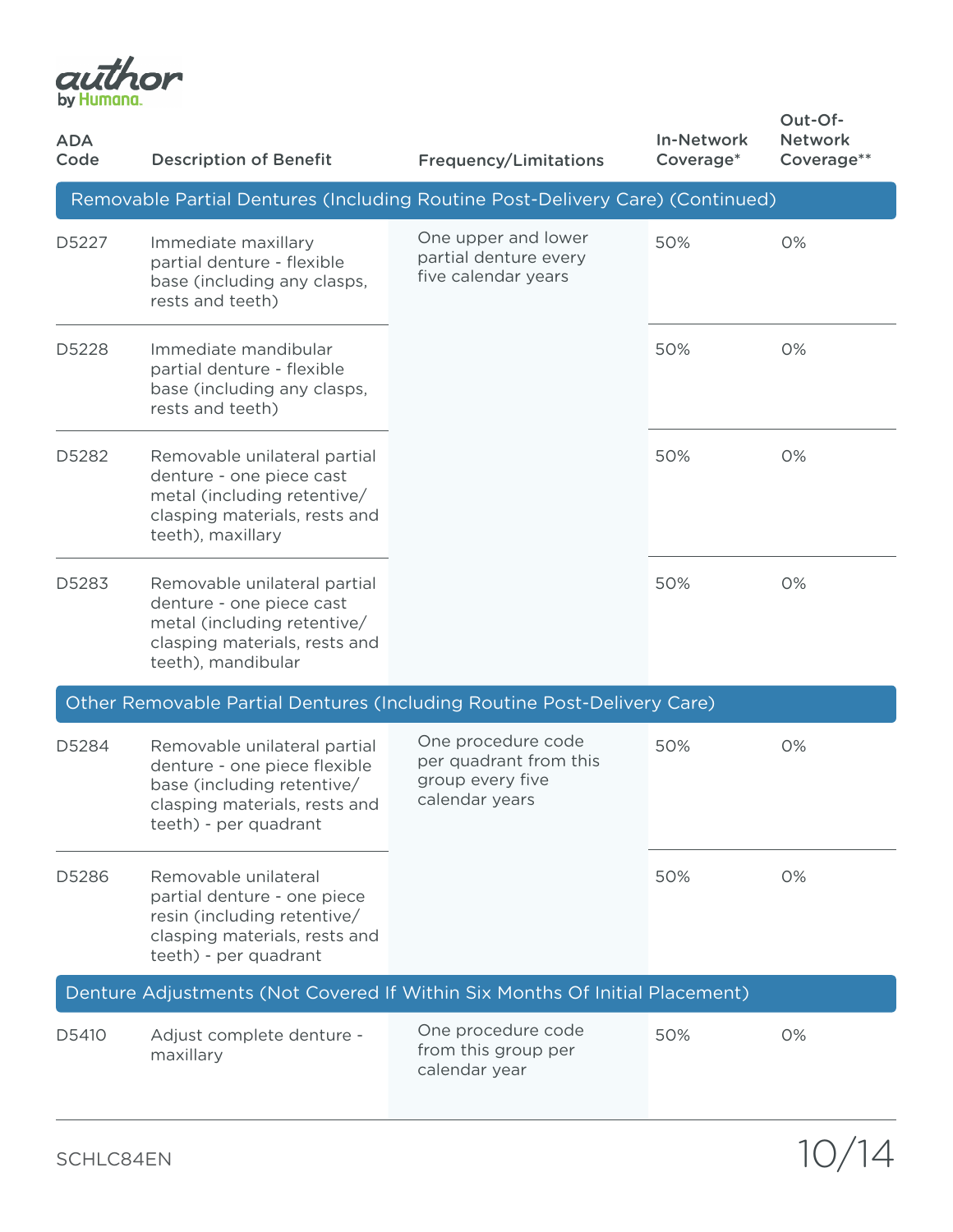

| <b>ADA</b><br>Code | <b>Description of Benefit</b>                                                           | <b>Frequency/Limitations</b>                               | <b>In-Network</b><br>Coverage* | Out-Of-<br><b>Network</b><br>Coverage** |
|--------------------|-----------------------------------------------------------------------------------------|------------------------------------------------------------|--------------------------------|-----------------------------------------|
|                    | Denture Adjustments (Not Covered If Within Six Months Of Initial Placement) (Continued) |                                                            |                                |                                         |
| D5411              | Adjust complete denture -<br>mandibular                                                 | One procedure code<br>from this group per<br>calendar year | 50%                            | 0%                                      |
| D5421              | Adjust partial denture -<br>maxillary                                                   |                                                            | 50%                            | 0%                                      |
| D5422              | Adjust partial denture -<br>mandibular                                                  |                                                            | 50%                            | 0%                                      |
|                    | <b>Repairs To Dentures</b>                                                              |                                                            |                                |                                         |
| D5511              | Repair broken complete<br>denture base, mandibular                                      | One procedure code<br>from this group per<br>calendar year | 50%                            | 0%                                      |
| D5512              | Repair broken complete<br>denture base, maxillary                                       |                                                            | 50%                            | 0%                                      |
| D5520              | Replace missing or broken<br>teeth - complete denture<br>(each tooth)                   |                                                            | 50%                            | 0%                                      |
| D5611              | Repair resin partial denture<br>base, mandibular                                        |                                                            | 50%                            | 0%                                      |
| D5612              | Repair resin partial denture<br>base, maxillary                                         |                                                            | 50%                            | 0%                                      |
| D5621              | Repair cast partial<br>framework, mandibular                                            |                                                            | 50%                            | 0%                                      |
| D5622              | Repair cast partial<br>framework, maxillary                                             |                                                            | 50%                            | 0%                                      |
| D5630              | Repair or replace broken<br>retentive/clasping materials<br>- per tooth                 |                                                            | 50%                            | 0%                                      |
| D5640              | Replace broken teeth<br>- per tooth                                                     |                                                            | 50%                            | 0%                                      |
| D5650              | Add tooth to existing<br>partial denture                                                |                                                            | 50%                            | 0%                                      |

SCHLC84EN 11/14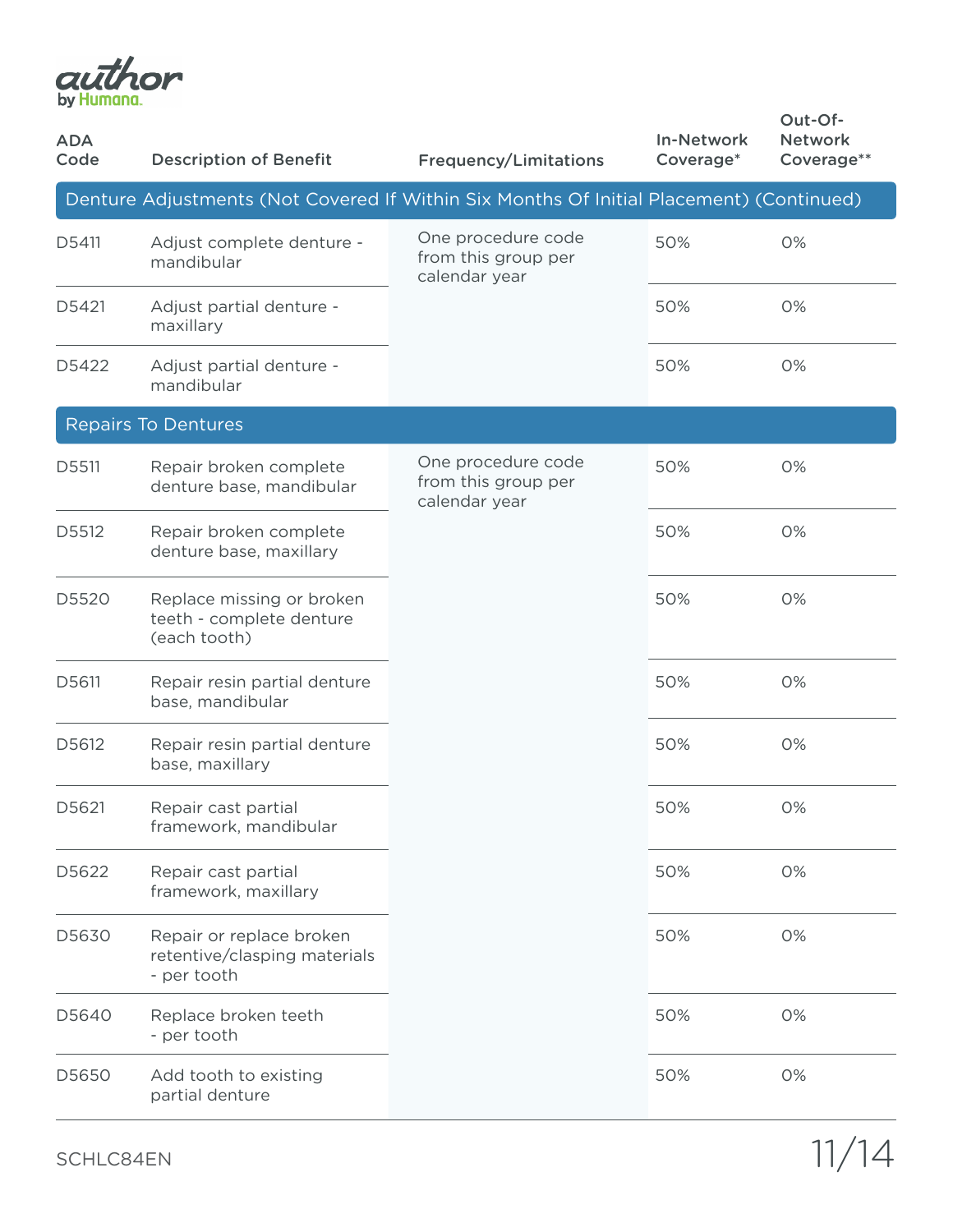

| <b>ADA</b><br>Code                                                      | <b>Description of Benefit</b>                                                               | <b>Frequency/Limitations</b>                               | <b>In-Network</b><br>Coverage* | Out-Of-<br><b>Network</b><br>Coverage** |  |  |  |
|-------------------------------------------------------------------------|---------------------------------------------------------------------------------------------|------------------------------------------------------------|--------------------------------|-----------------------------------------|--|--|--|
| Repairs To Dentures (Continued)                                         |                                                                                             |                                                            |                                |                                         |  |  |  |
| D5660                                                                   | Add clasp to existing partial<br>denture - per tooth                                        | One procedure code<br>from this group per<br>calendar year | 50%                            | 0%                                      |  |  |  |
| D5670                                                                   | Replace all teeth and acrylic<br>on cast metal framework<br>(maxillary)                     |                                                            | 50%                            | 0%                                      |  |  |  |
| D5671                                                                   | Replace all teeth and acrylic<br>on cast metal framework<br>(mandibular)                    |                                                            | 50%                            | 0%                                      |  |  |  |
| Dentures Rebase (Not Covered If Within Six Months Of Initial Placement) |                                                                                             |                                                            |                                |                                         |  |  |  |
| D5710                                                                   | Rebase complete maxillary<br>denture                                                        | One procedure code<br>from this group per<br>calendar year | 50%                            | 0%                                      |  |  |  |
| D5711                                                                   | Rebase complete<br>mandibular denture                                                       |                                                            | 50%                            | 0%                                      |  |  |  |
| D5720                                                                   | Rebase maxillary partial<br>denture                                                         |                                                            | 50%                            | 0%                                      |  |  |  |
| D5721                                                                   | Rebase mandibular partial<br>denture                                                        |                                                            | 50%                            | 0%                                      |  |  |  |
| D5725                                                                   | Rebase hybrid prosthesis                                                                    |                                                            | 50%                            | 0%                                      |  |  |  |
|                                                                         | Denture Reline (Not Allowed On Spare Dentures Or If Within Six Months Of Initial Placement) |                                                            |                                |                                         |  |  |  |
| D5730                                                                   | Reline complete maxillary<br>denture (direct)                                               | One procedure code<br>from this group per<br>calendar year | 50%                            | 0%                                      |  |  |  |
| D5731                                                                   | Reline complete mandibular<br>denture (direct)                                              |                                                            | 50%                            | 0%                                      |  |  |  |
| D5740                                                                   | Reline maxillary partial<br>denture (direct)                                                |                                                            | 50%                            | 0%                                      |  |  |  |
| D5741                                                                   | Reline mandibular partial<br>denture (direct)                                               |                                                            | 50%                            | 0%                                      |  |  |  |

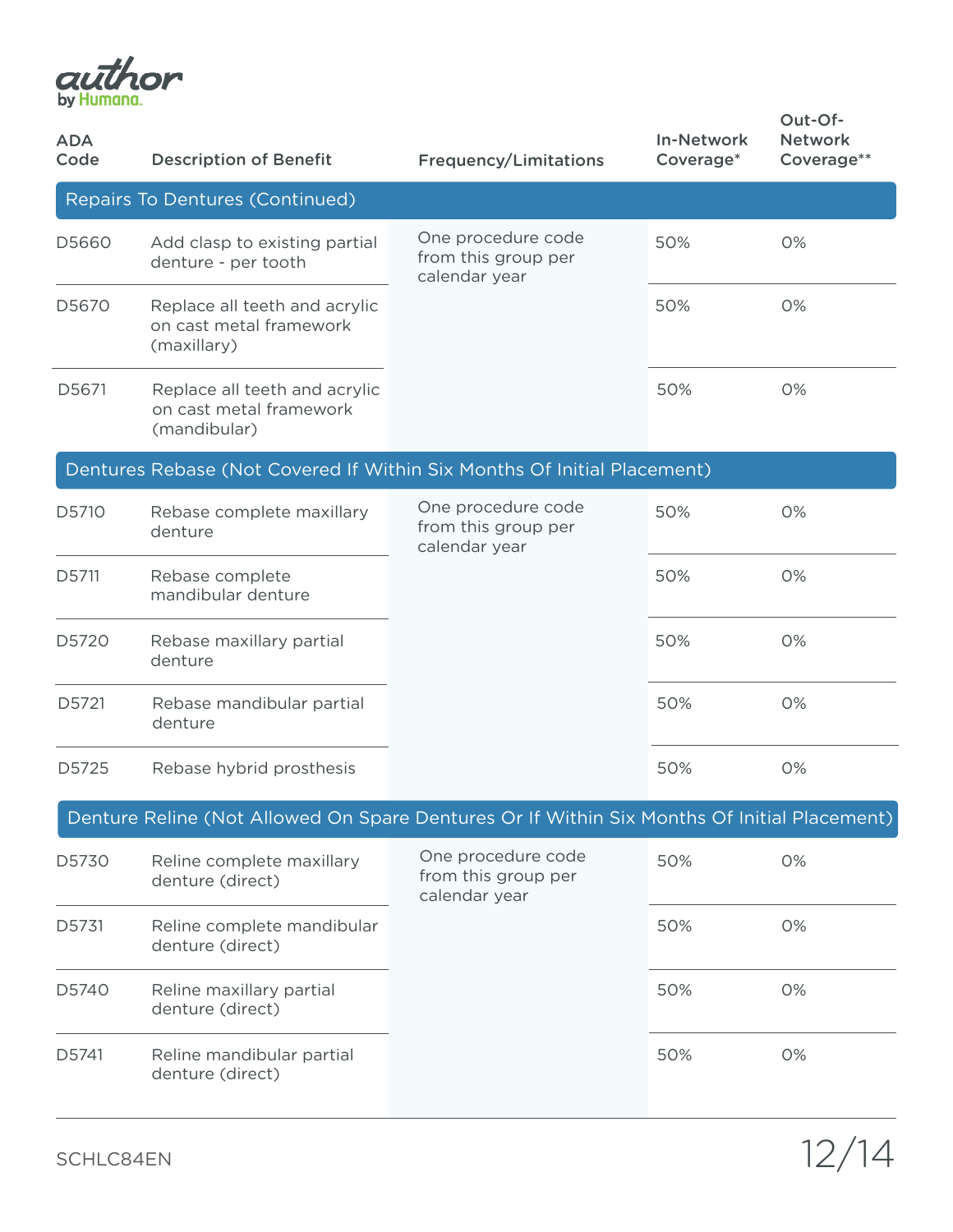

| <b>ADA</b><br>Code                                                                                         | <b>Description of Benefit</b>                                         | <b>Frequency/Limitations</b>                                        | <b>In-Network</b><br>Coverage* | Out-Of-<br><b>Network</b><br>Coverage** |  |  |  |  |
|------------------------------------------------------------------------------------------------------------|-----------------------------------------------------------------------|---------------------------------------------------------------------|--------------------------------|-----------------------------------------|--|--|--|--|
| Denture Reline (Not Allowed On Spare Dentures Or If Within Six Months Of Initial Placement)<br>(Continued) |                                                                       |                                                                     |                                |                                         |  |  |  |  |
| D5750                                                                                                      | Reline complete maxillary<br>denture (indirect)                       | One procedure code<br>from this group per<br>calendar year          | 50%                            | 0%                                      |  |  |  |  |
| D5751                                                                                                      | Reline complete mandibular<br>denture (indirect)                      |                                                                     | 50%                            | 0%                                      |  |  |  |  |
| D5760                                                                                                      | Reline maxillary partial<br>denture (indirect)                        |                                                                     | 50%                            | 0%                                      |  |  |  |  |
| D5761                                                                                                      | Reline mandibular partial<br>denture (indirect)                       |                                                                     | 50%                            | 0%                                      |  |  |  |  |
| D5765                                                                                                      | Soft liner for complete or<br>partial removable denture<br>(indirect) |                                                                     | 50%                            | 0%                                      |  |  |  |  |
| Tissue Conditioning (Not Covered If Within Six Months Of Initial Placement)                                |                                                                       |                                                                     |                                |                                         |  |  |  |  |
| D5850                                                                                                      | Tissue conditioning,<br>maxillary                                     | One procedure code<br>from this group per<br>calendar year          | 50%                            | 0%                                      |  |  |  |  |
| D5851                                                                                                      | Tissue conditioning,<br>mandibular                                    |                                                                     | 50%                            | 0%                                      |  |  |  |  |
| Occlusal Adjustments (Not Covered If Within Six Months Of Initial Placement)                               |                                                                       |                                                                     |                                |                                         |  |  |  |  |
| D9951                                                                                                      | Occlusal adjustment -<br>limited                                      | One procedure code<br>from this group every<br>three calendar years | 50%                            | 0%                                      |  |  |  |  |
| D9952                                                                                                      | Occlusal adjustment -<br>complete                                     |                                                                     | 50%                            | 0%                                      |  |  |  |  |

Benefits are offered on an annual basis. If these benefits are changed or eliminated next year and you have not used these benefits, you are no longer eligible for these benefits.

\*Network dentists have agreed to provide services at contracted fees (the in-network fee schedules, or INFS). If a member visits a participating network dentist, the member will not receive a bill for charges more than the negotiated fee schedule (co-insurance payment still applies).